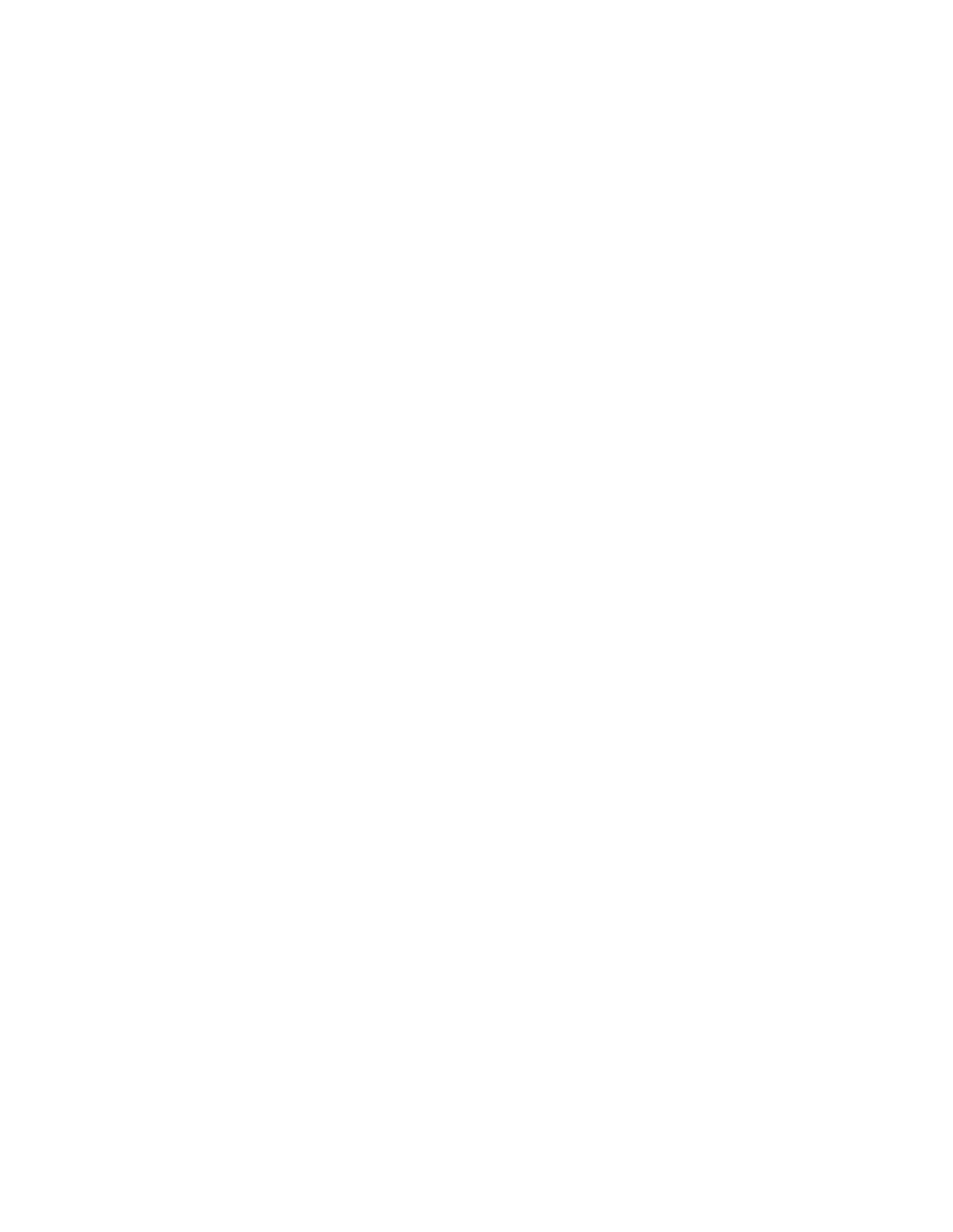With room for infrastructure improvement across the U.S., we think the IIJA is a strong step forward in helping to alleviate many of the most serious problems. Municipalities will likely be eager to put the money to work, albeit spread out over multiple years. We expect that will play for some time to come  $-$  epecially if negotiations around expenditures and revenues in the budget reconciliation bill can be resolved, which would allow the passage of the Build Back Better (BBB) legislation to come in early 2022.

#### **Opportunities and risks in the year ahead**

Again, valuations in the muni market are mostly stretched, so we think investors would be better served by staying defensive on duration and credit. We still see potential opportunity in sectors that show wider spreads, such as hospitals and transportation. But generally speaking, taking a defensive stance is our view for 2022.

Taxable munis have been a major theme over the past couple of years and could once again prove to add value in portfolios as:

- Taxable equivalent yields on tax-exempt munis are below taxable yields on several parts of the yield curve.
- If tax rates rise, corporations and insurance companies could be buyers of taxable munis once again.
- Build America Bonds 2.0 have been left out of infrastructure negotiations so far, but as long as rates remain low, municipalities should continue to use taxable muni issuance for putting program funding to work.

**Bottom line:** We are cautiously optimistic on munis in 2022. Staying active and ready to capitalize on any market dislocations or opportunities could be vital in the months ahead. We appreciate that the rate environment is challenging. But in the face of expected increases in tax rates, likely rate hikes from the U.S. Federal Reserve and continued uncertainty around COVID-19 and broader market volatility, we believe that municipal bonds should remain an important and diversified component of a suitable investor's portfolio.

1. Eliminating the \$10,000 cap on the state and local tax (SALT) deduction could shift demand in high-tax states from in-state municipal issues to portfolios that are more diversified across the U.S.

2. Reviving a permanent government subsidy — similar to Build America Bonds (BABs) created by the Obama/Biden administration back in 2009 — could help the taxable muni market grow. That temporary program was responsible for \$181 billion in taxable muni issuance before expiring in December 2010.

3. Allowing issuers to again refinance tax-exempt muni bonds with tax-exempt munis would likely increase tax-exempt supply relative to taxable issuance.

## *RISK CONSIDERATIONS*

*Investing entails risks and there can be no assurance that any strategy will achieve profits or avoid incurring losses.*

*Municipal Bonds - An imbalance in supply and demand in the municipal market may result in valuation uncertainties and greater volatility, less liquidity, widening credit spreads and a lack of price transparency in the market. There generally is limited public information about municipal issuers. Investments in income securities may be affected by changes in the creditworthiness of*